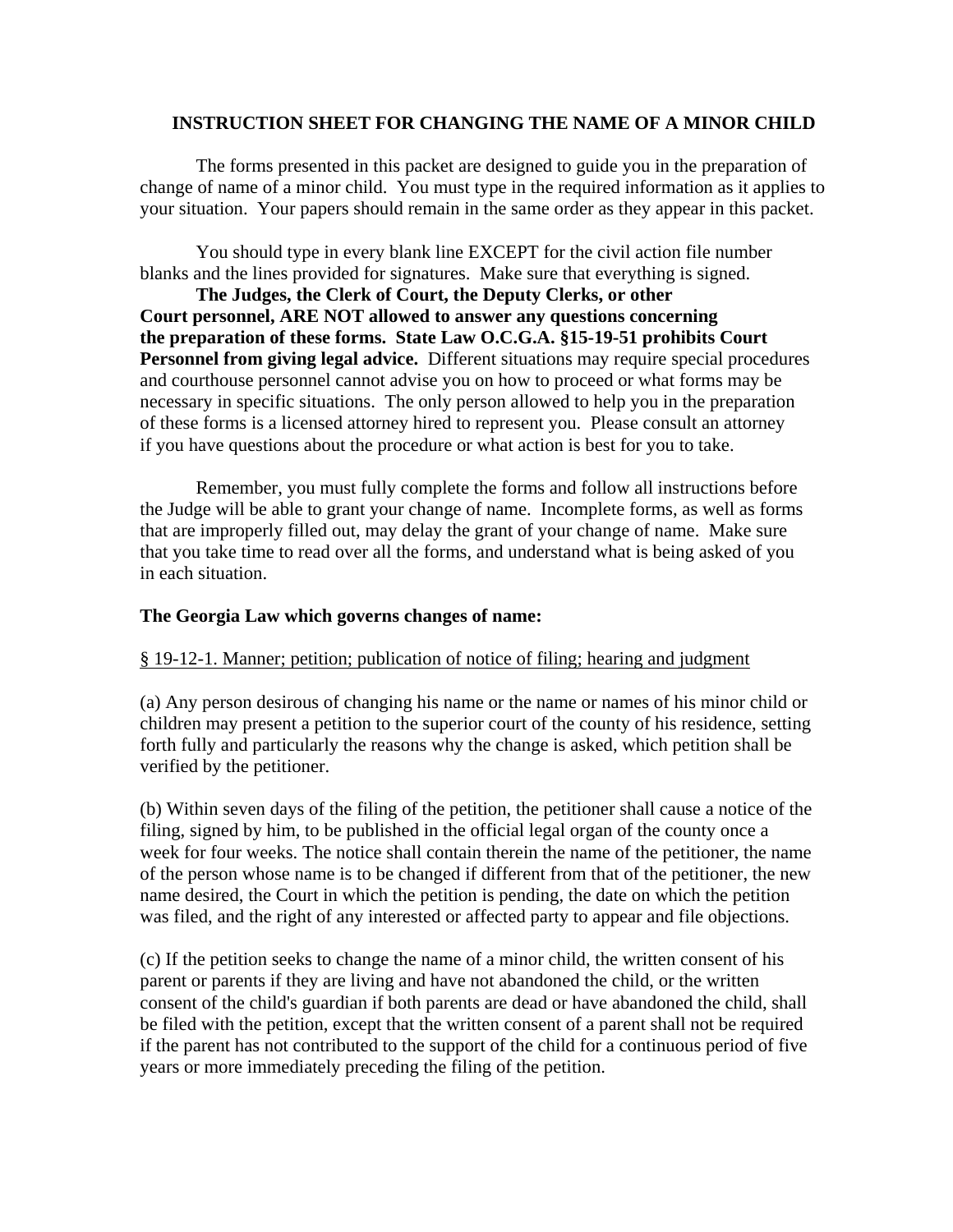(d) In all cases, before a minor child's name may be changed, the parent or parents of the child shall be served with a copy of the petition. If the parent or parents reside within this state, service of the petition shall be made in person, except that if the location or address of the parent is unknown, service of the petition on the parent shall be made by publication as provided in this Code section. If the parent or parents reside outside this state, service of the petition on the parent or parents residing outside this state shall be made by certified mail or statutory overnight delivery if the address is known or by publication as provided in this Code section if the address is not known.

(e) Where a child resides with persons other than his parent or parents, a copy of the petition shall be served upon the person acting as guardian of the child in the same manner as service would be made on a parent.

(f) Upon the expiration of:

(1) Thirty days from the filing of the petition if the person whose name to be changed is an adult;

(2) Thirty days from the date of service upon the parent, parents, or guardian of a minor whose name is to be changed if the parent, parents, or guardian reside within this state; or

(3) Sixty days from the date of service upon the parent, parents, or guardian of a minor whose name is to be changed if either the parent, parents, or guardian reside outside the state and the petition is served by mail, and after proof to the Court of publication of the notice as required in this Code section is made, if no objection is filed, the Court shall proceed at chambers at such date as the Court shall fix to hear and determine all matters raised by the petition and to render final judgment or decree thereon. For such service, the clerk shall receive the fees prescribed in O.C.G.A. § 15-6- 77, relating to fees of clerks of the superior courts for civil cases.

#### **Follow these steps:**

- 1. Fill out the petition for name change, printing neatly and using black ink, being sure to include the reasons for the change.
- 2. Obtain written consent of the parent(s) of the minor child(ren). O.C.G.A. §19- 12-1(c) requires that written consent be obtained and filed with the petition UNLESS the parent "has not contributed to the support of the child for a continuous period of five years or more immediately preceding the filing of the petition." $\cdot$ <sup>1</sup>
- 3. File the petition for name change AND the parents' written consent with the clerk of the Superior Court in the county of the child's residence. O.C.G.A.  $§19-12-1(c).$
- 4. Serve the parents a copy of the petition. O.C.G.A. § 19-12-1(d)
	- a. If the parent(s) reside in Georgia, the copy must be served in person unless the location or address of the parents is unknown. If the parents' address is unknown, they may be notified by publication in the newspaper once a week for four weeks.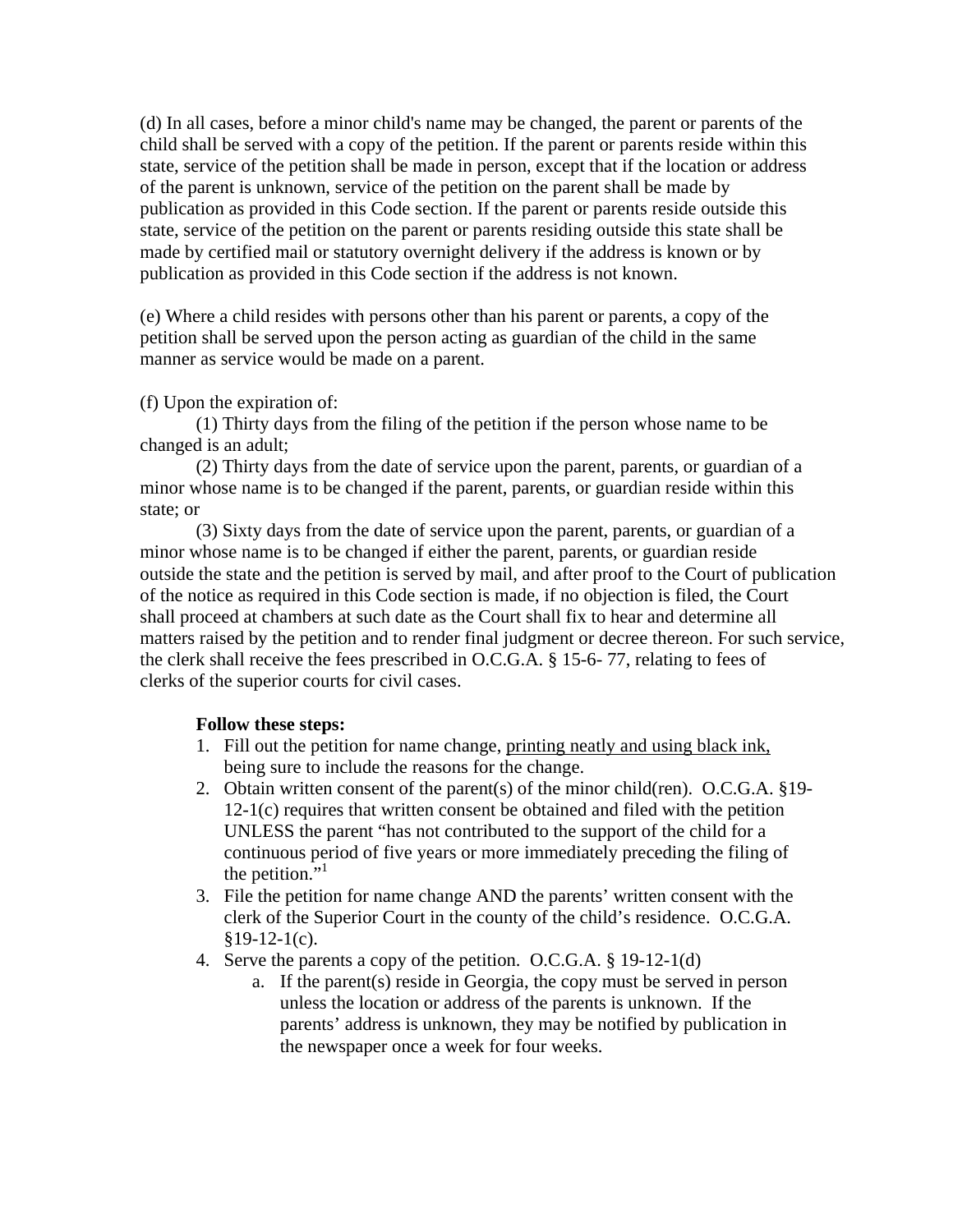- b. If the parent(s) reside outside of Georgia, service must be made by certified mail or statutory overnight delivery if the address is known or by publication in the newspaper if the address is not known.
- c. If the child(ren) live(s) with someone other than the parents, "a copy of the petition shall be served upon the person acting as guardian of the child in the same manner as service would be made on a parent. O.C.G.A. § 19-12-1(e).
- 5. Within seven (7) days of filing the petition, you must publish the enclosed Notice of Petition to Change Name with the official legal organ (newspaper) of \_\_\_\_\_\_\_\_\_\_\_\_\_\_\_\_\_\_\_\_\_ County. This notice must run once a week for four weeks. O.C.G.A. § 19-12-1(b).
- 6. Submit to the Court proof that you have published the notice as required. Proof consists of an affidavit of publication by the newspaper AND photocopies of the published notices as they appeared. O.C.G.A. § 19-12-1(f).
- 7. Thirty days or more after your petition was filed, and after you submitted proof to the Court of publication of the proper notice, the Court will set a date to hear the matter in chambers and to render a final judgment or decree. O.C.G.A. § 19-12-1(f).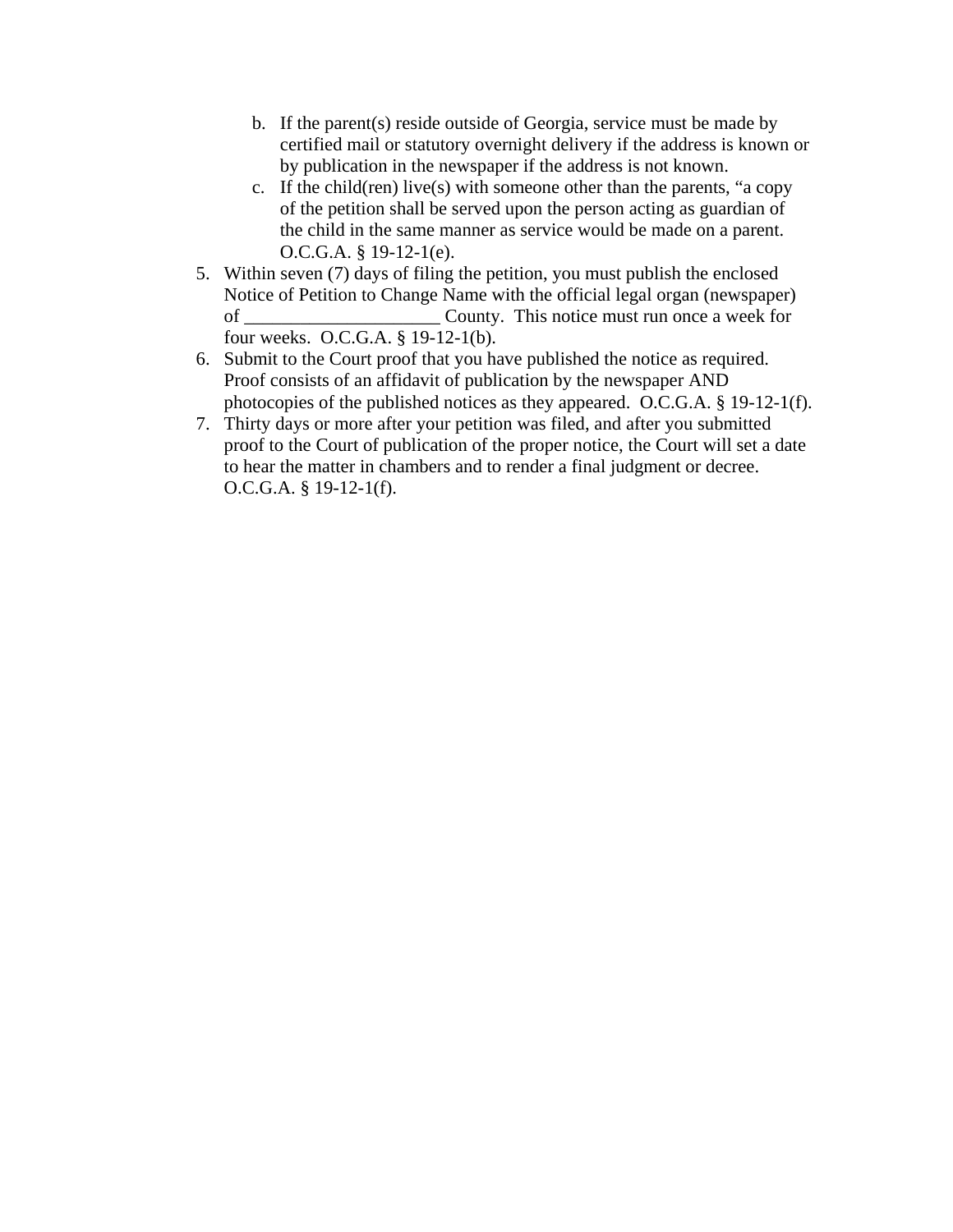| IN THE SUPERIOR COURT OF _______________________ COUNTY                |                         |  |  |
|------------------------------------------------------------------------|-------------------------|--|--|
|                                                                        | <b>STATE OF GEORGIA</b> |  |  |
|                                                                        |                         |  |  |
|                                                                        |                         |  |  |
|                                                                        |                         |  |  |
| In Re: $\frac{1}{2}$                                                   |                         |  |  |
|                                                                        | Civil Action            |  |  |
|                                                                        |                         |  |  |
|                                                                        |                         |  |  |
| Minor child(ren)                                                       |                         |  |  |
|                                                                        |                         |  |  |
| PETITION TO CHANGE NAMES OF MINOR CHILD(REN)                           |                         |  |  |
|                                                                        |                         |  |  |
|                                                                        | 1.                      |  |  |
|                                                                        |                         |  |  |
|                                                                        |                         |  |  |
|                                                                        |                         |  |  |
|                                                                        | 2.                      |  |  |
|                                                                        |                         |  |  |
|                                                                        |                         |  |  |
|                                                                        |                         |  |  |
|                                                                        |                         |  |  |
|                                                                        |                         |  |  |
|                                                                        | 3.                      |  |  |
|                                                                        |                         |  |  |
|                                                                        |                         |  |  |
| relationship with child(ren)).                                         |                         |  |  |
|                                                                        | 4.                      |  |  |
|                                                                        |                         |  |  |
| Petitioner desires to change the name(s) of said minor child(ren) from |                         |  |  |
| and from                                                               |                         |  |  |
|                                                                        |                         |  |  |
|                                                                        |                         |  |  |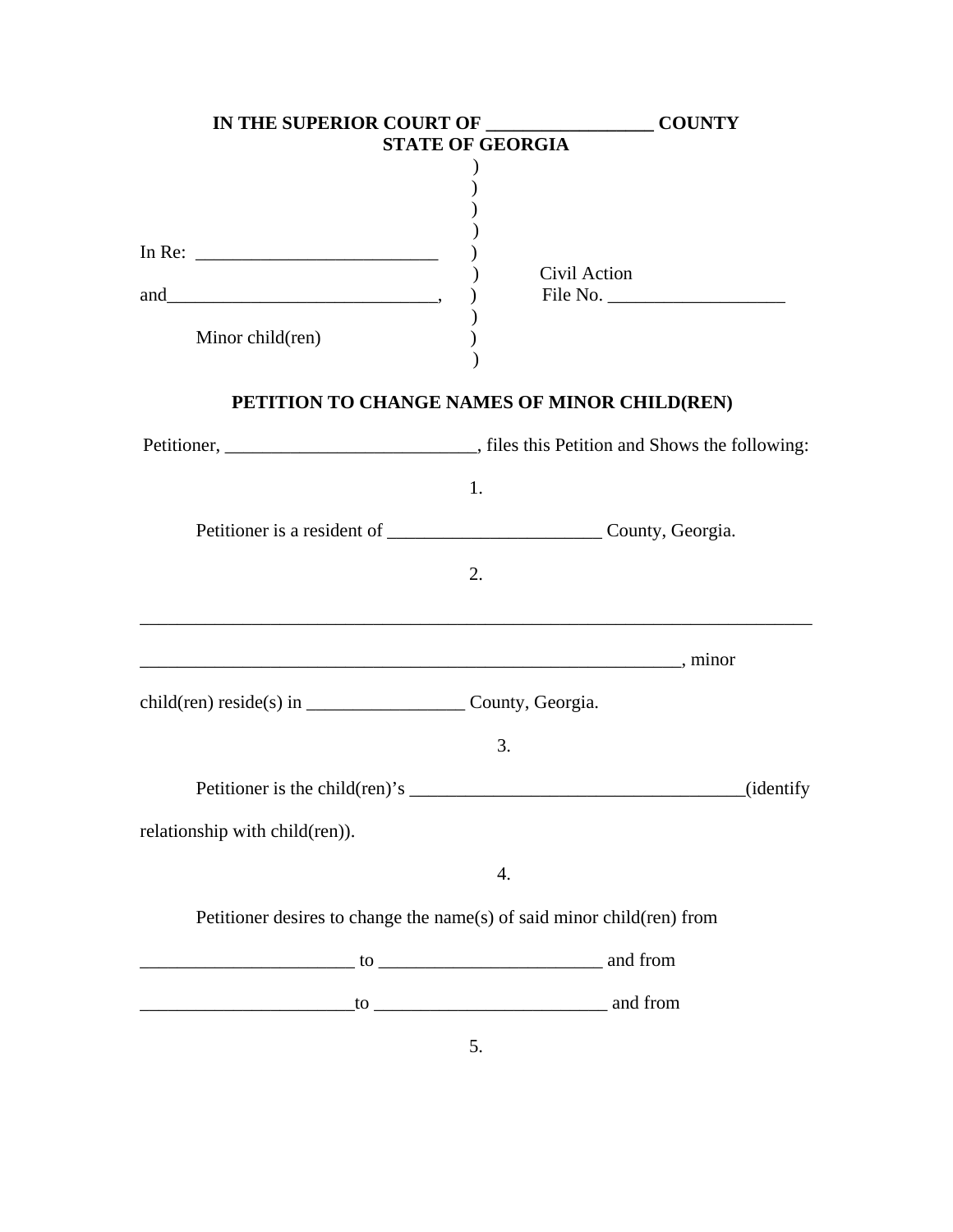The reasons for such change in name(s) are as follows:

| 6.      |                                                   |
|---------|---------------------------------------------------|
|         |                                                   |
| Address |                                                   |
|         |                                                   |
| Address |                                                   |
|         |                                                   |
|         |                                                   |
|         | The natural parents of said child(ren) are:<br>7. |

(Choose a or b)

□ a) The written consent of the other parents to such name change is attached hereto as Exhibit A.

 $\Box$  b) The written consent of the the  $\Box$  mother or  $\Box$  father is not necessary pursuant to O.C.G.A. § 19-12-1(c) because s/he has not provided support for a continuous period of five years or more immediately preceding the filing of this petition. The last date on which support was received was \_\_\_\_\_\_\_\_\_\_\_\_\_\_\_\_\_\_\_\_\_\_\_\_\_\_\_\_\_\_\_\_.

**WHEREFORE**, Petitioner respectfully prays for the following: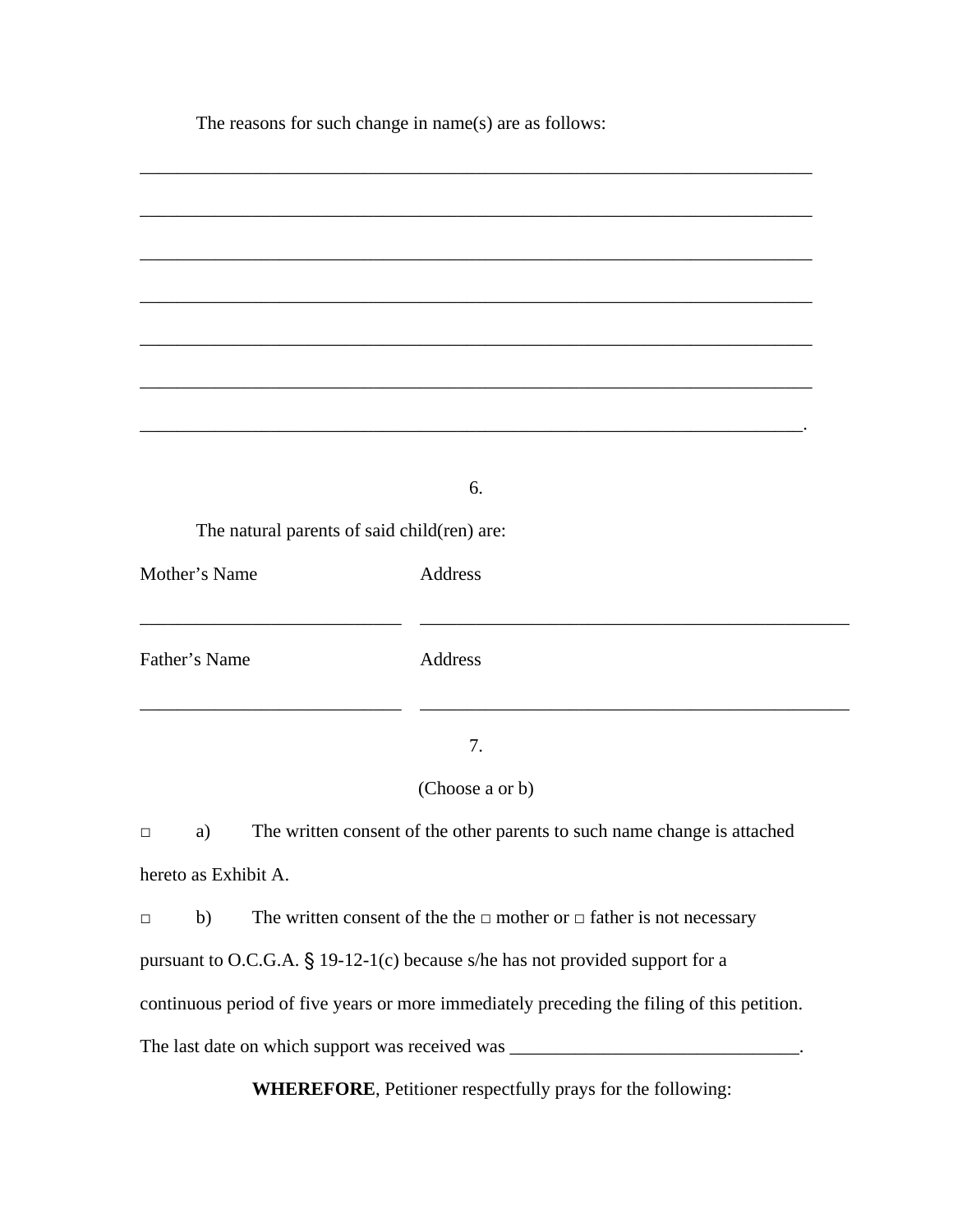| (a)               | to be appointed as guardian ad litem, if                                            |  |
|-------------------|-------------------------------------------------------------------------------------|--|
|                   | necessary;                                                                          |  |
|                   | (b) _____ Personal service on parents and guardians (when appropriate).             |  |
|                   | [OR]                                                                                |  |
|                   | (c) ______ Service by certified mail on parents or guardians (when<br>appropriate); |  |
|                   |                                                                                     |  |
|                   |                                                                                     |  |
|                   |                                                                                     |  |
|                   |                                                                                     |  |
|                   | (f) And such other relief as the Court deems necessary and proper.                  |  |
|                   |                                                                                     |  |
| Petitioner pro se |                                                                                     |  |

 \_\_\_\_\_\_\_\_\_\_\_\_\_\_\_\_\_\_\_\_\_\_\_\_\_\_\_\_\_\_\_\_\_\_\_\_ Address and Telephone Number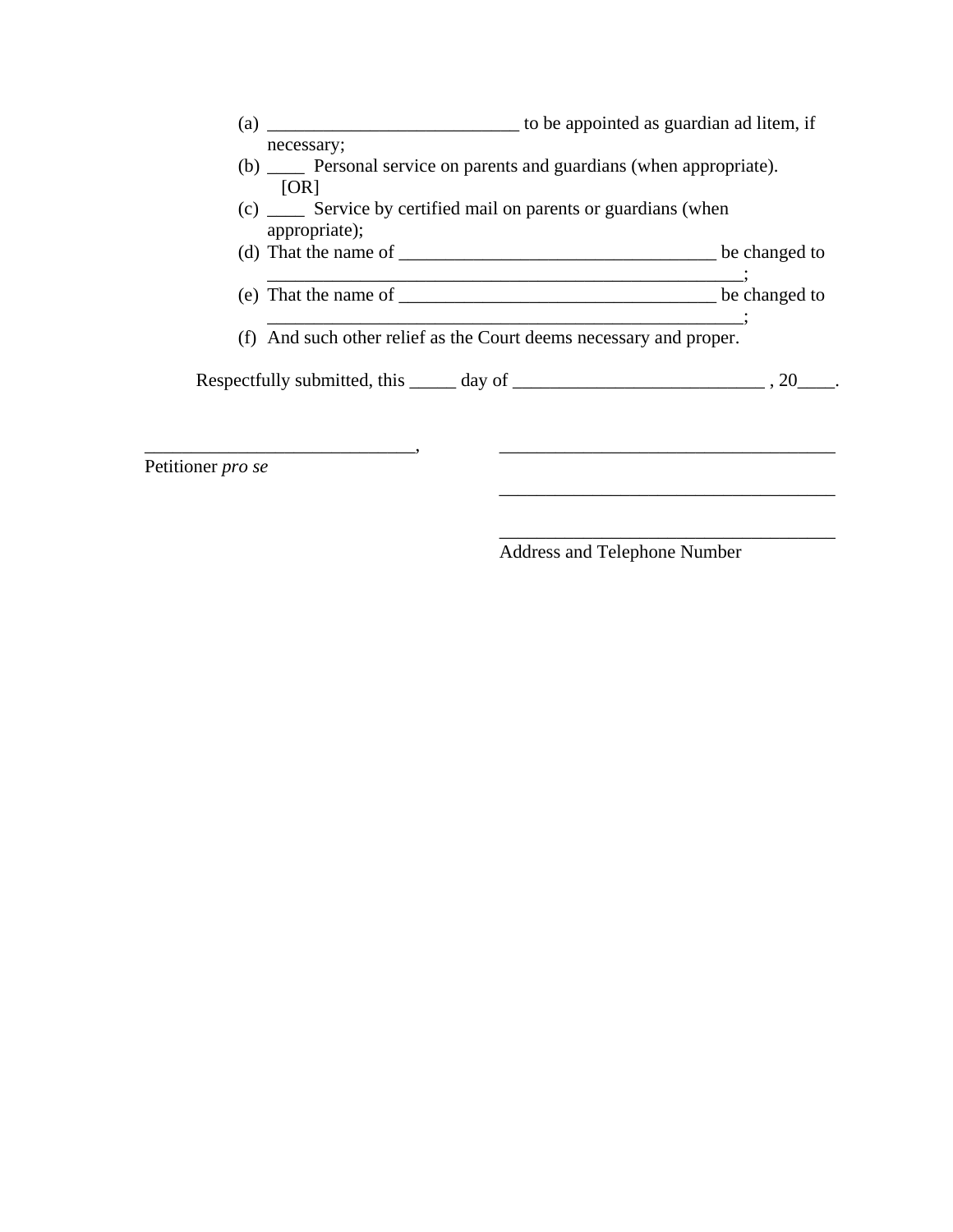|        | IN THE SUPERIOR COURT OF<br><b>STATE OF GEORGIA</b> | <b>COUNTY</b>         |
|--------|-----------------------------------------------------|-----------------------|
| In Re: |                                                     | Civil Action File No. |

# **VERIFICATION**

Personally appeared before me the undersigned who on oath states that the facts

set forth in this Complaint are true and correct to the best of her knowledge and belief.

Plaintiff *pro se*

\_\_\_\_\_\_\_\_\_\_\_\_\_\_\_\_\_\_\_\_\_\_\_\_\_\_\_,

Sworn and subscribed before me This \_\_\_\_\_ day of \_\_\_\_\_\_\_\_\_\_\_\_\_\_\_\_\_\_\_\_\_\_\_\_\_\_\_\_\_\_\_, 20\_\_\_\_\_.

\_\_\_\_\_\_\_\_\_\_\_\_\_\_\_\_\_\_\_\_\_\_\_\_\_\_\_\_\_\_\_\_\_\_\_\_\_\_\_\_\_\_\_\_ Notary Public, State of Georgia

My Commission Expires \_\_\_\_\_\_\_\_\_\_\_\_\_\_\_\_\_\_\_\_\_\_\_\_\_\_\_.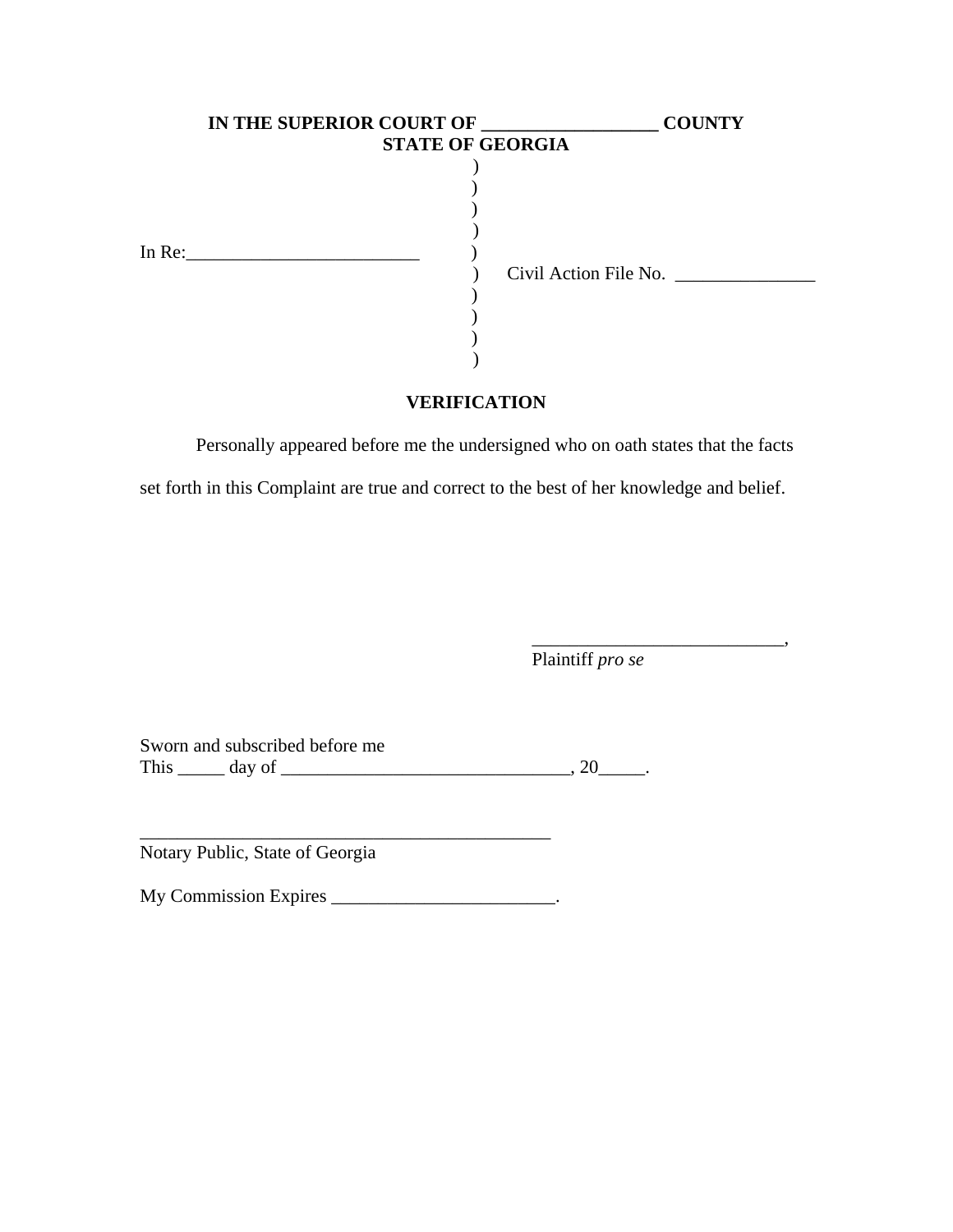| IN THE SUPERIOR COURT OF                                                                                                                                                                                                                                                                                                                                                                                                                                                                                                 |                         | <b>COUNTY</b>         |
|--------------------------------------------------------------------------------------------------------------------------------------------------------------------------------------------------------------------------------------------------------------------------------------------------------------------------------------------------------------------------------------------------------------------------------------------------------------------------------------------------------------------------|-------------------------|-----------------------|
|                                                                                                                                                                                                                                                                                                                                                                                                                                                                                                                          | <b>STATE OF GEORGIA</b> |                       |
| In Re: $\frac{1}{2}$<br>Minor child(ren)                                                                                                                                                                                                                                                                                                                                                                                                                                                                                 |                         | Civil Action File No. |
|                                                                                                                                                                                                                                                                                                                                                                                                                                                                                                                          | <b>CONSENT</b>          |                       |
|                                                                                                                                                                                                                                                                                                                                                                                                                                                                                                                          |                         |                       |
| are the natural parents of                                                                                                                                                                                                                                                                                                                                                                                                                                                                                               |                         |                       |
|                                                                                                                                                                                                                                                                                                                                                                                                                                                                                                                          |                         |                       |
| filing a petition in the Superior Court of ____________________________County, Georgia,<br>hereby state that they have not abandoned said child(ren), nor have they failed for a<br>continuous period of five years to support the children. The undersigned have been<br>advised of the reasons for said name change(s) and the undersigned hereby consent to the<br>filing of said Petition and to the aforesaid change of names.<br>IN WITNESS WHEREOF, the parent(s) has/have voluntarily signed their name(s), this |                         |                       |
| Sworn to and subscribed before me                                                                                                                                                                                                                                                                                                                                                                                                                                                                                        |                         |                       |
| this $\_\_\_\$ day of $\_\$                                                                                                                                                                                                                                                                                                                                                                                                                                                                                              |                         | 20                    |
| Mother                                                                                                                                                                                                                                                                                                                                                                                                                                                                                                                   |                         |                       |
| Notary Public                                                                                                                                                                                                                                                                                                                                                                                                                                                                                                            |                         |                       |
|                                                                                                                                                                                                                                                                                                                                                                                                                                                                                                                          |                         |                       |
| Sworn to and subscribed before me<br>this $\_\_\_$ day of $\_\_\_\_\_\_\_$ , 20 $\_\_\_\_\_$ .                                                                                                                                                                                                                                                                                                                                                                                                                           |                         |                       |
| Father                                                                                                                                                                                                                                                                                                                                                                                                                                                                                                                   |                         |                       |
| <u> 1980 - Johann Barbara, martin amerikan basar dan berasal dalam basa dalam basar dalam basar dalam basar dala</u><br>Notary Public                                                                                                                                                                                                                                                                                                                                                                                    |                         |                       |
|                                                                                                                                                                                                                                                                                                                                                                                                                                                                                                                          |                         |                       |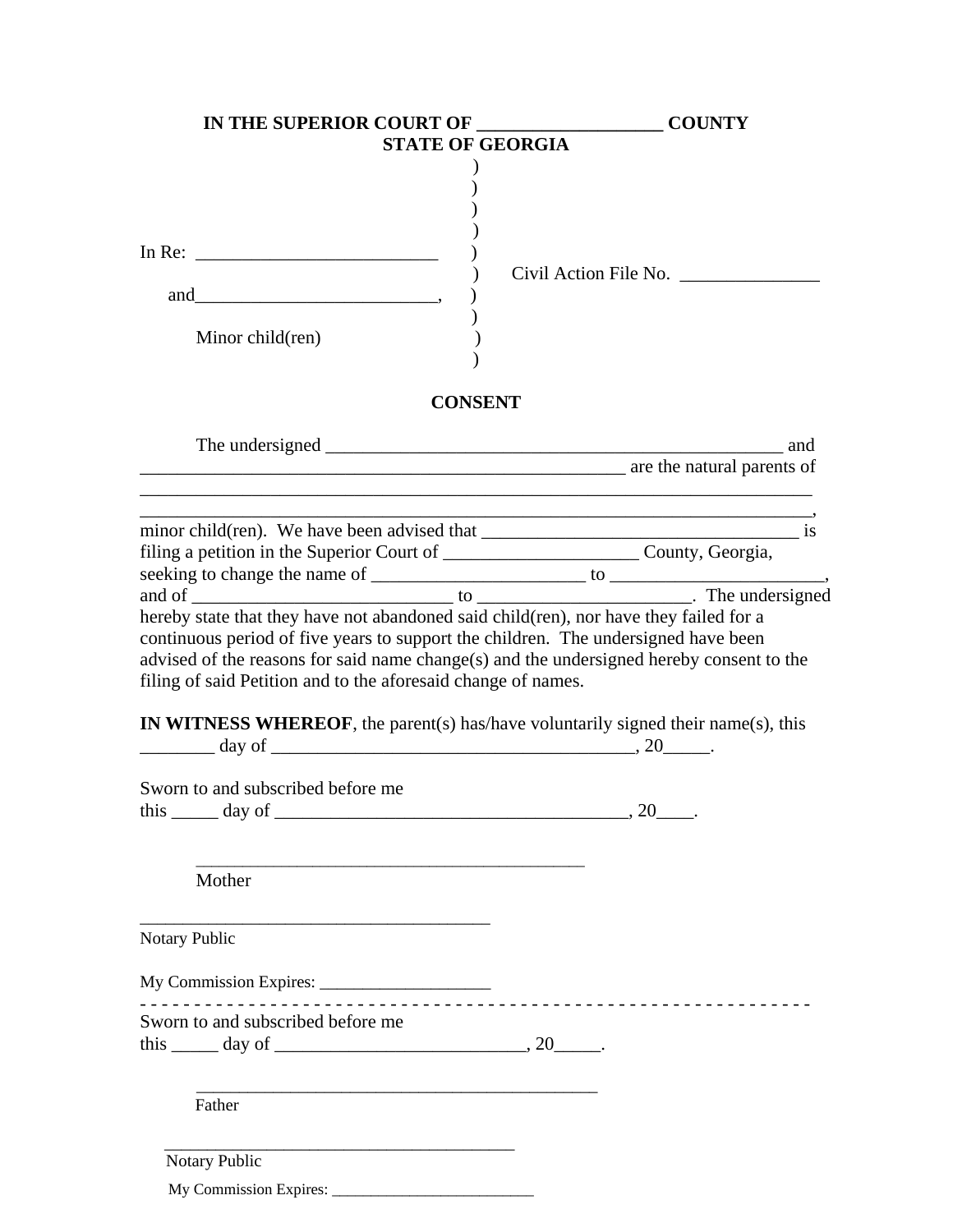|                                                                                                                                              | <b>STATE OF GEORGIA</b>                                                                                                                                                                                                                                                                                                                                                                                                                                                                                 |
|----------------------------------------------------------------------------------------------------------------------------------------------|---------------------------------------------------------------------------------------------------------------------------------------------------------------------------------------------------------------------------------------------------------------------------------------------------------------------------------------------------------------------------------------------------------------------------------------------------------------------------------------------------------|
| In Re: $\frac{1}{\sqrt{1-\frac{1}{2}} \cdot \frac{1}{2}}$<br>$and \qquad \qquad \longrightarrow$<br>Minor child(ren)                         | Civil Action File No.                                                                                                                                                                                                                                                                                                                                                                                                                                                                                   |
|                                                                                                                                              | <b>NOTICE OF PETITION TO CHANGE NAME</b>                                                                                                                                                                                                                                                                                                                                                                                                                                                                |
|                                                                                                                                              | the undersigned, filed this petition to the Superior Court of __________________County,                                                                                                                                                                                                                                                                                                                                                                                                                 |
|                                                                                                                                              |                                                                                                                                                                                                                                                                                                                                                                                                                                                                                                         |
|                                                                                                                                              | of minor child(ren) from<br>$\overline{\text{to}}$ $\overline{\text{to}}$ $\overline{\text{to}}$ $\overline{\text{to}}$ $\overline{\text{to}}$ $\overline{\text{to}}$ $\overline{\text{to}}$ $\overline{\text{to}}$ $\overline{\text{to}}$ $\overline{\text{to}}$ $\overline{\text{to}}$ $\overline{\text{to}}$ $\overline{\text{to}}$ $\overline{\text{to}}$ $\overline{\text{to}}$ $\overline{\text{to}}$ $\overline{\text{to}}$ $\overline{\text{to}}$ $\overline{\text{to}}$ $\overline{\text{to}}$ |
| Court and to file objections to such name change. Objections must be filed with said<br>Court within 30 days of the filing of said petition. | Notice is hereby given pursuant to law to any interested or affected party to appear in said<br>This $\_\_\_$ day of $\_\_\_\_\_\_\_$ . 20 $\_\_\_\_\_$ .                                                                                                                                                                                                                                                                                                                                               |

Petitioner *pro se*

\_\_\_\_\_\_\_\_\_\_\_\_\_\_\_\_\_\_\_\_\_\_\_\_\_\_\_\_\_\_\_\_\_\_\_\_\_\_\_\_\_